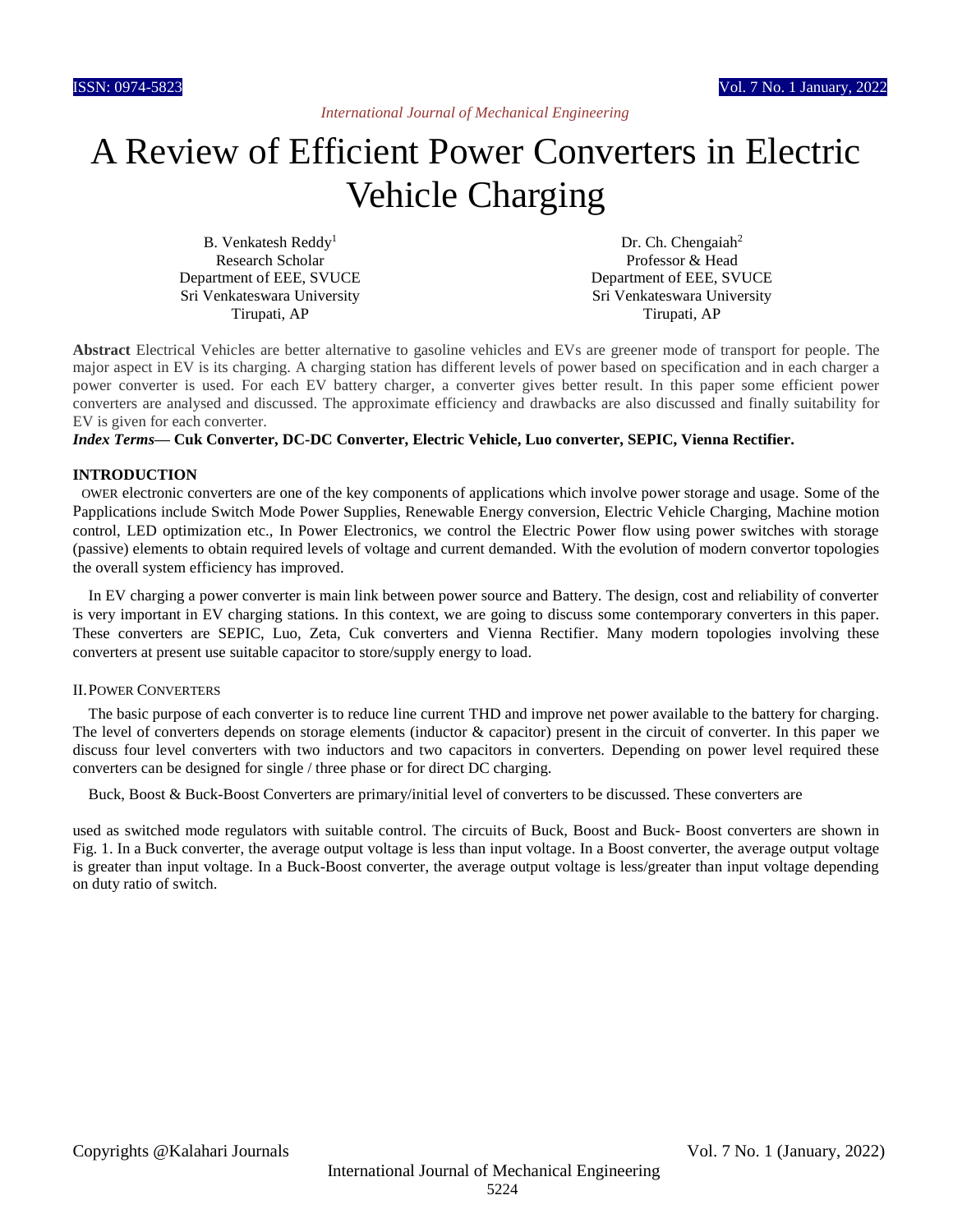

Fig. 1 Buck, Boost and Buck-Boost Converters

Buck Converter gives unidirectional output current, one polarity of voltage output and the efficiency will be greater than 90%. In Boost converter output is very sensitive to duty ratio; this requires large filter capacitance and inductor than those of Buck converter. Buck-Boost gives high efficiency as this converter has advantages of both Buck and Boost converters. Basic Buck-Boost topology provides reversal of output voltage polarity [1]. To improve output quality and to suit for applications like EV charging we need to use high level converters like these which we are going to discuss in this paper.

## *A. SEPIC*

The SEPIC converter has an advantage of low output current ripple, which is good to improve life time of battery. The SEPIC conventional circuit [2] is presented in Fig. 2.



Fig. 2 Conventional SEPIC

The Switch S1 will be a MOSFET and by varying the duty cycle we get the Buck or Boost output from converter. If generated power level is low (like PV source) we use boost mode and if power level is high (like from High voltage Grid) we go for Buck mode to charge an electric vehicle. In literature we can find many modified topologies for PFC and high voltage gain. In [3] an improved and efficient SEPIC converter was simulated to reduce THD and in [4] a converter with more number of components than traditional one is presented to decrease overall losses of converter.

## *B.Cuk Converter*

Cuk Converter has many advantages compared to other DC-DC converters. This can be used in low voltage vehicles like Ebikes (Hybrid Bicycle & Low CC Motor Bike), E-rickshaws etc. A Conventional Cuk Converter [5] is shown in Fig. 3.



Fig. 3 Conventional Cuk Converter

For Solar energy charging stations we can use Cuk regulator for smooth flow of energy between PV and DC link. Different converters based on Cuk [6], [7] were present to improve power supply available to EV during charging.

## *C.Zeta Converter*

The Zeta converter belongs to family of SEPIC converters. In Zeta converter the switch is placed on input unlike SEPIC where switch is on low voltage side. The Circuit diagram of a Zeta Converter [8] is shown in Fig.4.

Copyrights @Kalahari Journals Vol. 7 No. 1 (January, 2022)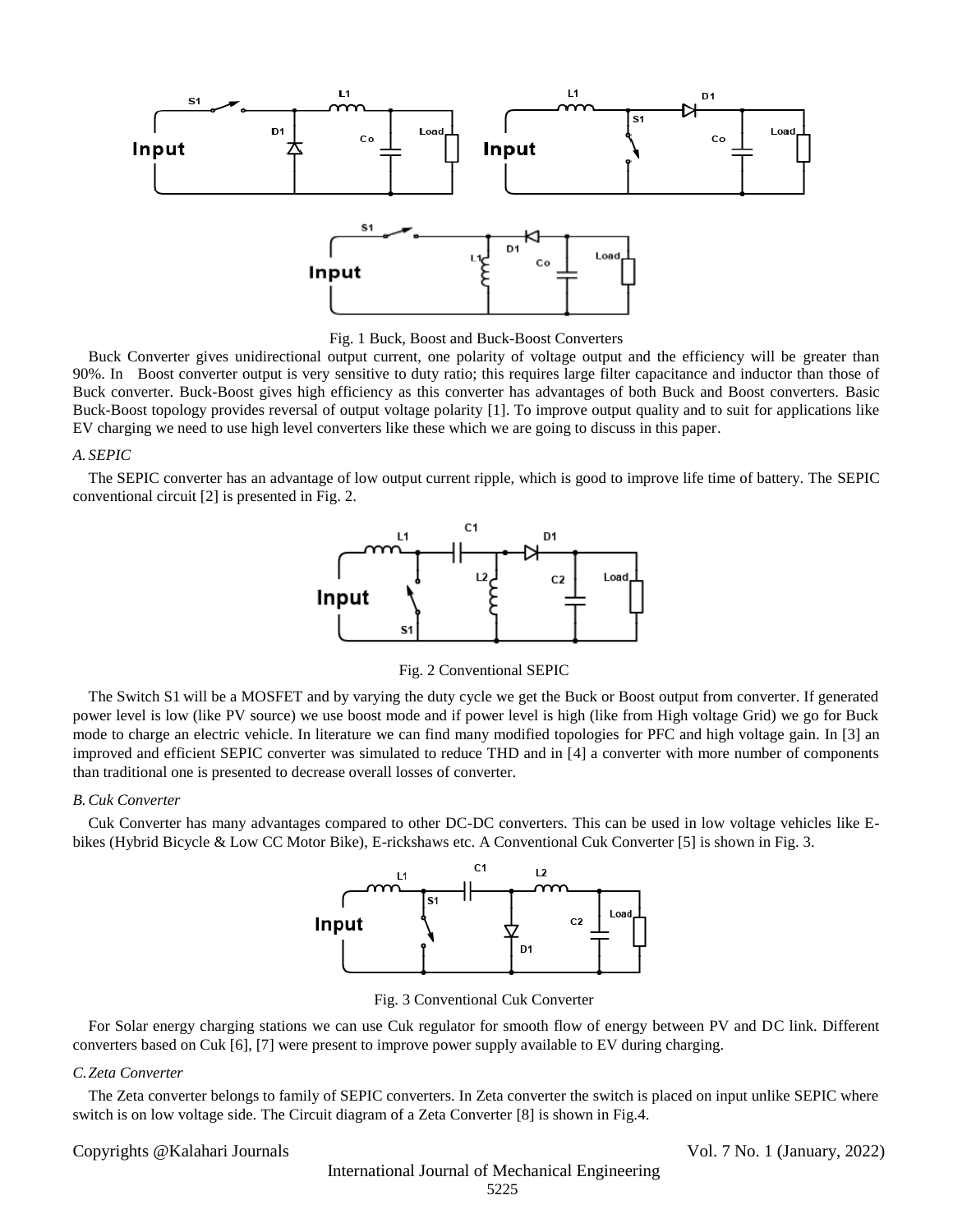

Fig. 4 Circuit Diagram of Zeta Converter

Zeta topology can be preferred when low ripple positive output voltage is required compared to basic SEPIC converter [9]. Using a Bidirectional Zeta converter, Low Frequency Ripple Current Charging of Li-ion Battery can be done as in [10] which improves charging time and transfer efficiency. Many modified Zeta-SEPIC topologies were under research for better charging performance of EV. Zeta can be used to use solar generated energy to feed an EV [11].

## *D.Luo Converter*

Luo converters are derived from elementary Zeta/SEPIC circuits and named after its inventor. Luo converter is combination of Switched Capacitor, Voltage Lift and Impedance network. The Elementary circuit of Luo converter [12] is based on Fig. 4.



Fig. 5 Self-Lift Luo Converter

Voltage lift can be done by adding shunt elements to capacitor C1 (replacing Diode D1 with capacitor and diodes) and the voltage lift can be self lift, re-lift, triple or even quadruple as in [12]. For Battery electric car, Luo converters are suitable as they provide high power density with simple structure due to voltage lift capability. It is also a better choice for using Solar Energy to charge EV in off-grid areas [13]. A Modified Bridgeless Luo Converter as in [14] can be used in high power EV charger which offers high precision, high power density and low cost in a single switching cycle.

## *E.Vienna Rectifier*

Vienna rectifier has proven application in non-conventional renewable energy production. This rectifier provides active power factor correction with simple control.

In a charging station with hybrid smart grid for medium / high power applications with non-isolated input Vienna rectifier gives better result. This rectifier in three phases gives high power density which can be used for a large Electric Vehicle [15]. High Power to weight ratio, low THD, Small filter size needed makes it suitable for EV applications [16]. Different control strategies are present to improve efficiency and in turn which are used for EV applications. This can be used in high power (DC fast) charging stations [17]. The Uni-directional nature as this is a rectifier is only point to be considered while considering the converter to use.

## III. SOME RECENT CONVERTERS IN EVS

Power converters used in Charging have minimum effect on Supply (either AC or DC), Reduced Switching Losses, simple & smaller size and less distortion in the output [23].



Fig. 6: Block Diagram of Converter Usage

The Block diagram of converter usage is presented in Figure 6. The converters takes power from supply and stores it in energy storage system and these converters supply the power from storage to run the motor. At times of regenerative breaking power s returned to battery bank through these converters. Some of such converters are discussed in this paper.

Copyrights @Kalahari Journals Vol. 7 No. 1 (January, 2022)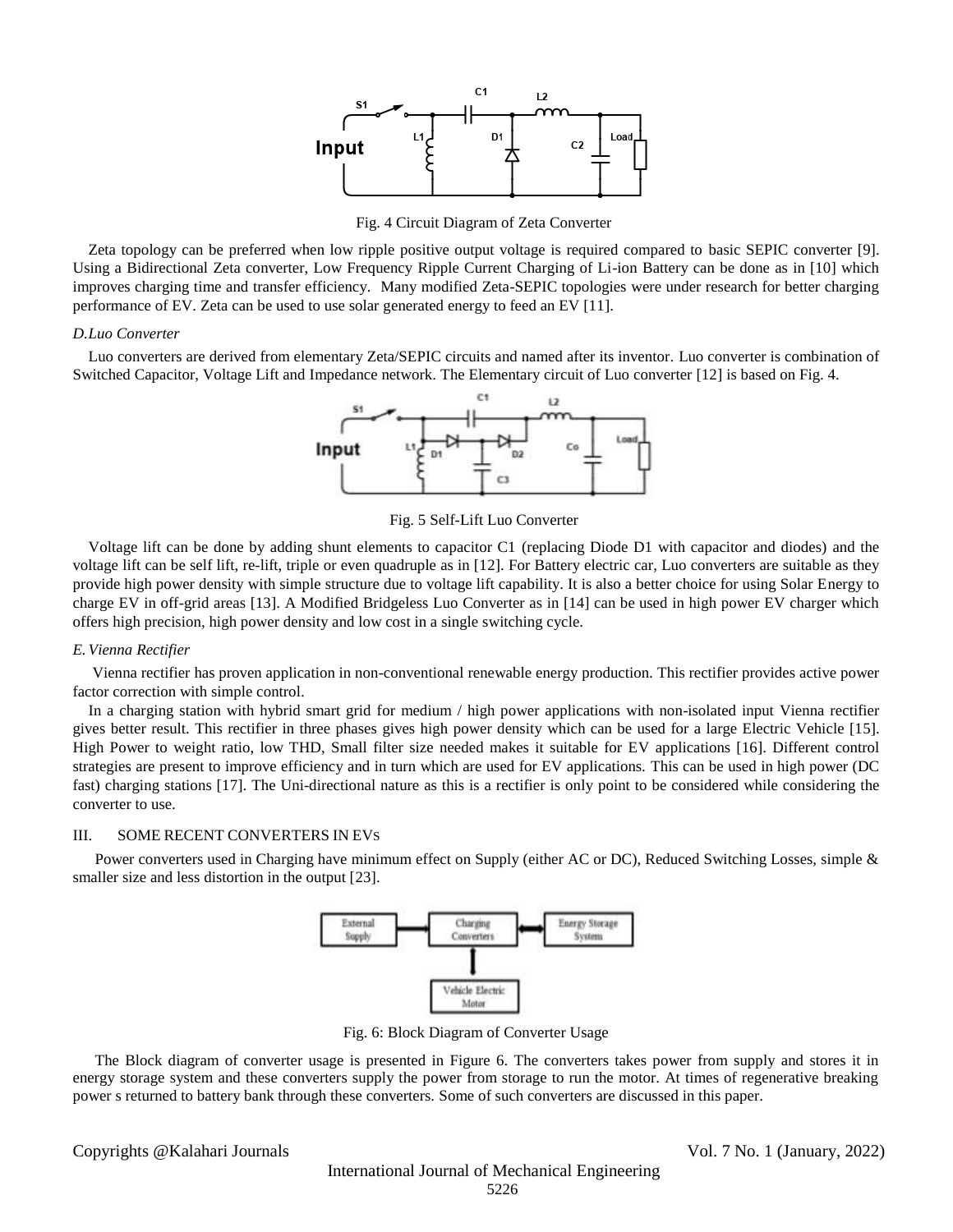## *A. ZVS Interleaved AC-DC BOOST PFC Converter*

This Converter is used for front-end conversion followed by a DC-DC Buck Converter. The converter consists of switches probably MOSFETs, series inductance and shunt capacitance. The voltage switching happens at the instant of Zero Voltage and this is achieved by introducing a very small Dead time between MOSFET switching. The parasitic capacitance of MOSFET gets charged and discharged before this dead time. Series Inductor acts as Boost Inductor and its value [23] is given by

$$
Boost \, PFC \, Inductor(L) = \frac{V_{Bus} \times D(1-D)}{f_S \times \Delta I_L} \dots (1)
$$

This configuration has numerous advantages like near unity PF, Soft switching, near zero losses in switching and efficient in Battery charging. As EVs need charging in range of 48V to 400V, the desired voltage can be supplied by this converter. The disadvantage of this converter is limited control of duty ratio and control is to be done by an auxiliary circuit for Zero Voltage Switching to get wide range of output Voltage and universal input voltage (86 – 265 RMS) [24].

## *B. Partial Power DC-DC Converter*

Only a fraction of power is converted using converter and the rest is bypassed directly to the load, hence the name Partial Power converter. As intermediate conversion takes place only for partial time the losses like magnetic, switching, conduction losses gets decreased. This makes the converter attractive for usage in DC fast charging stations. This converter can be used in grid connected fast charging and the efficiency of this partial Converter is 3% more compared to full converter [25].

A Partial Power Converter is analysed in [26] by scaling down as two prototypes. It is concluded that this type of converters do not require galvanic isolation and the size of converter also gets reduced in Partial Power method.

## *C. Quadratic Double Boost Converter*

In Renewable Sources like solar, the voltage output is small and a Boost is required, to use this power directly to charge an EV a double Boost converter is best suited [27]. By using principle of superposition Double Boost can be obtained by overlapping the supply with capacitance discharge to charge an EV battery. This Double boost improves the overall solar efficiency to 80% but the control is complex as more number of diodes is used for superimposing the voltage [28].

## *D. Bi-Directional DC-DC Converter*

A three level Bi-directional converter can be used for storage of energy in battery and retrieval for supplying to motor. This can be used efficiently for different modes of driving. In [29] a converter is proposed, here battery gets charged in buck mode and gets discharged in Boost mode. Passive Elements L and C act as filters in conversion.

Pulse Width Modulated strategies are used in this type of converters. This technique compares reference current with battery input current and controls the on and off process of switching. In charging control Phase locked loop extracts the required current for sinusoidal signal generation [30].

## *E. Multi Level Converters*

In Interleaved converter the conversion takes place with the help of passive elements but in multi-level converter the conversion happens by dividing the voltage into n levels by proper switching elements. The number of switches used is less compared to conventional interleaved converter, component stress; cost of converter is also less in multilevel converters [31].

The Battery of EV is under usage for several cycles, so voltage stress is high on it. When variable charge profile is needed multilevel inverters are suitable, the chargers with this converters also has reduced voltage stress [32]. Due to lesser passive storage elements the conversion efficiency of multi-level converters is also superior compared to interleaved converters.

#### IV. COMPARISON OF CONVERTERS

The converters studied are compared and shown in Tabular form. In Table 1 the mode of operation, approximate THD and efficiency are shown. In Table 2 the

drawbacks of each converter are given along with remarks on usability of converters. The advantages of the power converters reviewed include low current ripple, high power output, reliable efficiency and Current THD less than 5% as per IEC Standard 61000-3-2.

A Cuk and SEPIC can be fused together. This design produces power continuously and efficiently from available renewable energy. In turn the power produced from this fused converter can be used to charge an EV [22]. Luo Converters with ultra lift technique provides high power output with given input compared to other converters. A number of researchers have been studying to implement Vienna Rectifier in on-board chargers as in [15] and research is being carried out to use Vienna rectifier off-board as this gives high power density per charging cycle.

In the studied converters and the multi-level converters are very efficient for usage in the Electric Vehicle compared to other converters. The converters are useful based on the application like for Solar Power Double Boost converter gives overall system efficiency as 80%.

Copyrights @Kalahari Journals Vol. 7 No. 1 (January, 2022)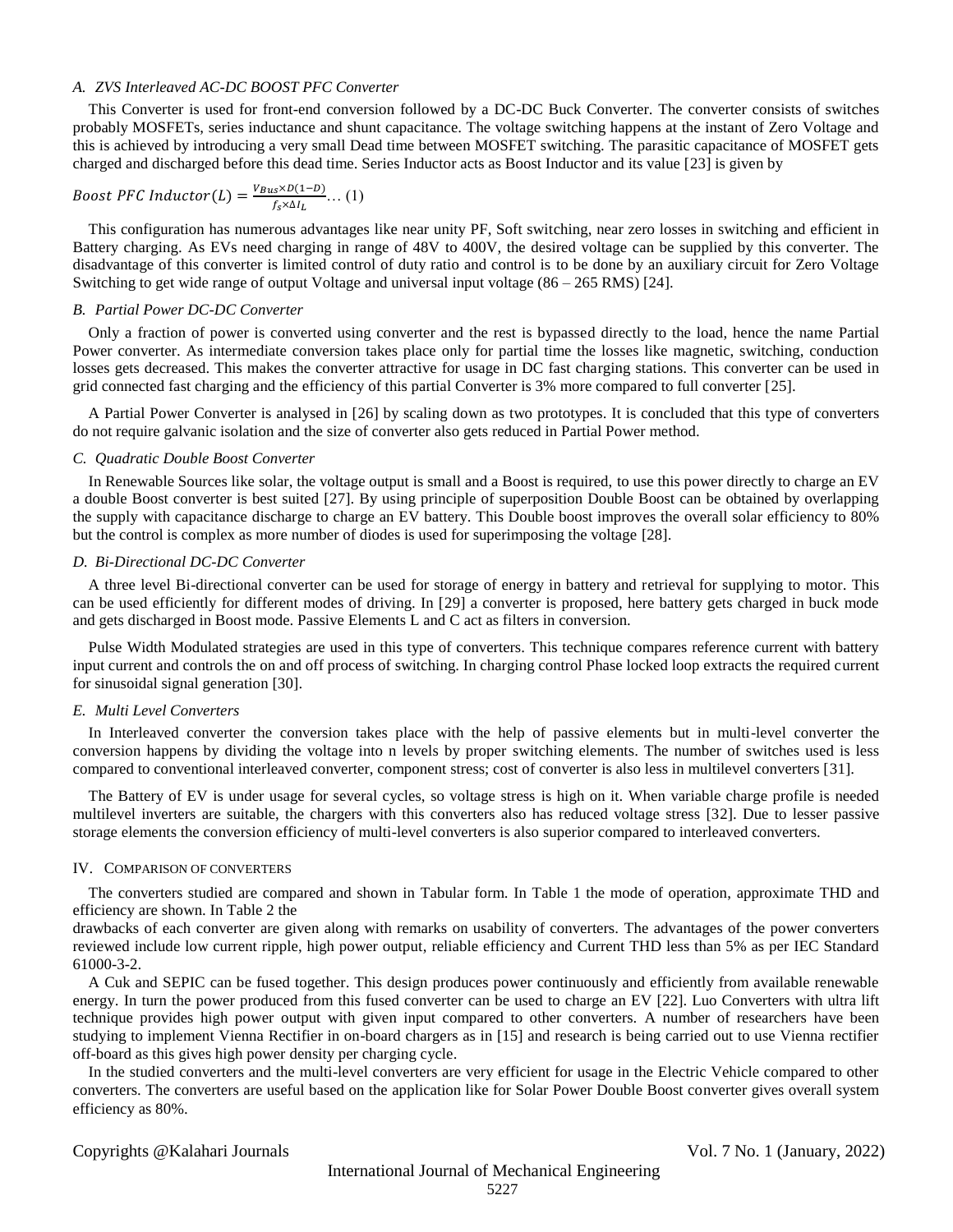| Converter                 | <b>Reference</b> | Mode of operation                               | Current THD $(\% )$ | Efficiency $(\% )$ |
|---------------------------|------------------|-------------------------------------------------|---------------------|--------------------|
| <b>SEPIC</b>              | $[2-4][18]$      | Buck-Boost                                      | $\sim$ 3            | $\sim$ 90          |
| Cuk                       | $[5-7][19]$      | Buck-Boost                                      | ~1.8                | $\sim$ 95          |
| Zeta                      | $[8-11][20]$     | Buck-Boost                                      | $\sim$ 2            | $~1$ 94            |
| Luo                       | $[12-14]$        | Advanced Buck-Boost                             | ~2.5                | ~2                 |
|                           | $[21]$           | with voltage lift                               |                     |                    |
| Vienna                    | $[15-17]$        | <b>Boost</b>                                    | $\sim$ 3            | > 95               |
| ZVS AC-DC                 | [23][24]         | Boost-Buck                                      | $\sim$ 2            | $\sim$ 95          |
| Power<br>Partial<br>DC-DC | [25][26]         | <b>Boost</b>                                    | ~1.5                | $~\sim$ 96         |
| Quadratic<br>Double Boost | [27][28]         | Double Boost                                    | ~1.5                | $\sim$ > 80        |
| Bi-directional<br>DC-DC   | [29][30]         | Buck<br>charging,<br>in<br>Boost in discharging | ~2.5                | High               |
| Multi-Level               | $[31-33]$        | Multi-level Boost                               | $\sim$ 2            | $\sim$ 97          |

# **Table 1: Comparison of THD and Efficiency of Converters**

## **Table 2: Drawbacks of Converters**

| <b>Converter</b>                    | <b>Drawbacks</b>                                                                                                                                        | <b>Remarks</b>                                                                                                                   |  |
|-------------------------------------|---------------------------------------------------------------------------------------------------------------------------------------------------------|----------------------------------------------------------------------------------------------------------------------------------|--|
| <b>SEPIC</b>                        | • Switching Stress is high but less than Cuk Converter<br>• A compromise between capacitors and power density<br>happens                                | Low current ripple which improves efficiency.                                                                                    |  |
| Cuk                                 | • Negative power output of this converter makes sensing<br>circuit complex.<br>• High Switch voltage stress for same output compared to<br><b>SEPIC</b> | Higher Power Output and low pulsating current<br>compared to SEPIC. Can be used to charge low<br>power EVs like Bike & Rickshaw. |  |
| Zeta                                | • Requirement of high-input voltage ripple<br>• Larger flying capacitor at input [21]                                                                   | Compensation is easier in Zeta compared to SEPIC.<br>Can be used for Solar powered charging station.                             |  |
| Luo                                 | • Care has to be taken with voltage-lift (Super-lift $\&$<br>Ultra-lift) as it may lead to EMI/EMC issues                                               | Luo converter with Ultra-lift technique is used at<br>present for better efficiency                                              |  |
| Vienna                              | • Unidirectional operation and restricted reactive power<br>control                                                                                     | Suitable to use in Off-board vehicle charging<br>applications in off-grid areas as charging is<br>unidirectional.                |  |
| $AC-$<br>ZVS<br>DC                  | • Limited Control of Duty Ratio and need of auxiliary<br>circuit for control                                                                            | Soft switching, near unity PF                                                                                                    |  |
| Partial<br>Power DC-<br>DC          | • Need accurate control timings for partial power<br>processing                                                                                         | Do not need galvanic isolation, size of converter is<br>also less                                                                |  |
| Quadratic<br>Double<br><b>Boost</b> | • Number of diodes get increased in the circuit                                                                                                         | Suitable for efficient Solar Energy operations                                                                                   |  |
| $Bi-$<br>directional<br>DC-DC       | • Need extra elements like Phase Locked Loop in the<br>control process and more passive elements compared to<br>other converters                        | These are useful particularly in on-board chargers<br>and motor drive trains                                                     |  |
| Multi-<br>Level                     | • Commutation control is more complex as power<br>switches are more                                                                                     | Lesser passive storage elements compared to<br>interleaved converters                                                            |  |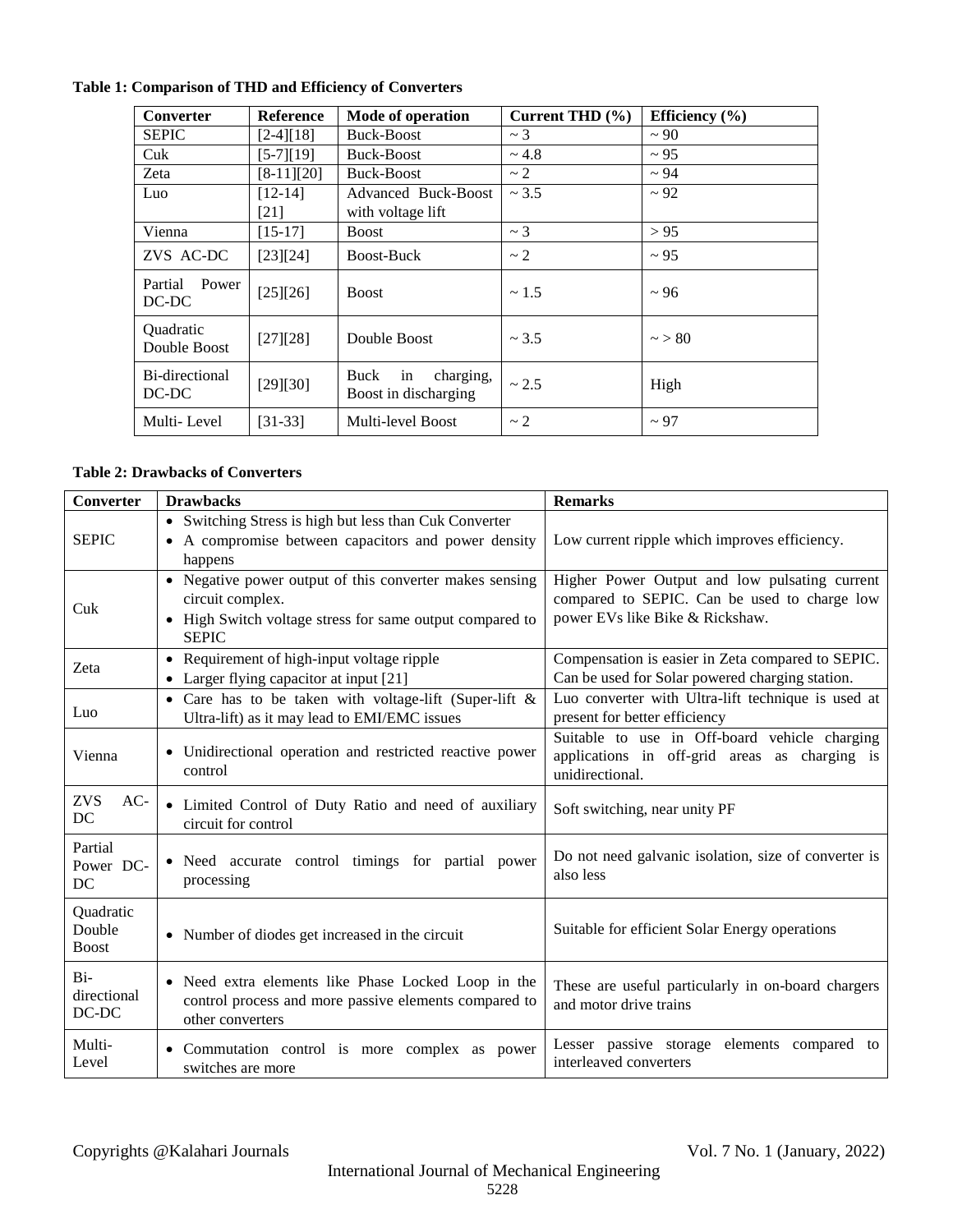## V.CONCLUSIONS

In this paper, comparison of some converters which can be used in EV Charging Station is done. It is understood from literature that the SEPIC, Cuk converters can be used for low power EVs, Zeta can be used for Solar Powered EV charging, Luo converter can be used for high power EVs and Vienna can be used for On-board and Off-board Off-grid EV charging stations. There is a future scope to design novel topologies / adding extra filter elements to further improve Power converter quality. The improvement of Power converters makes EV charging cheaper and reliable which in turn increase number of EV charging stations.

## **REFERENCES**

- [1] Rashid, Muhammad H. "Power Electronics Circuits, Devices and Applications", 4th Ed. Pearson education, 2014
- [2] G. Mohanty, "SEPIC Based Multi Input Dc-Dc Converter," 2019 IEEE 5th International Conference for Convergence in Technology (I2CT), 2019, pp. 1-4, doi: 10.1109/I2CT45611.2019.9033886.
- [3] Golam Sarowar et al, "Simulation of High Efficiency Switched Capacitor AC to DC SEPIC Converter for Improved Power Quality", International Journal of Computer Science and Network Security, Vol. 16 No. 10 pp. 9-15.
- [4] R. Kushwaha and B. Singh, "An Improved SEPIC PFC Converter for Electric Vehicle Battery Charger," 2019 IEEE Industry Applications Society Annual Meeting, 2019, pp. 1-8, doi: 10.1109/IAS.2019.8912344.
- [5] Wenzheng Xu, K. W. E. Cheng and K. W. Chan, "Application of Cuk converter together with battery technologies on the low voltage DC supply for electric vehicles," 2015 6th International Conference on Power Electronics Systems and Applications (PESA), 2015, pp. 1-5, doi: 10.1109/PESA.2015.7398944.
- [6] A. Kumar and B. Singh, "Solar Fed Cuk Converter Based SRM Drive Control of E-Rikshaw," 2020 3rd International Conference on Energy, Power and Environment: Towards Clean Energy Technologies, 2021, pp. 1-6, doi: 10.1109/ICEPE50861.2021.9404389.
- [7] Wenzheng Xu, K. W. E. Cheng and K. W. Chan, "Application of Cuk converter together with battery technologies on the low voltage DC supply for electric vehicles," 2015 6th International Conference on Power Electronics Systems and Applications (PESA), 2015, pp. 1-5, doi: 10.1109/PESA.2015.7398944.
- [8] A. M. Khatab, M. I. Marei and H. M. Elhelw, "An Electric Vehicle Battery Charger Based on Zeta Converter Fed from a PV Array," 2018 IEEE International Conference on Environment and Electrical Engineering and 2018 IEEE Industrial and Commercial Power Systems Europe (EEEIC / I&CPS Europe), 2018, pp. 1-5, doi: 10.1109/EEEIC.2018.8494541.
- [9] <https://www.analog.com/en/technical-articles/the-low-output-voltage-ripple-zeta-dc-dc-converter-topology.html>
- [10]J. S. Goud, K. R., K. R. and B. Singh, "Low Frequency Ripple Charging of Li-Ion Battery using Bidirectional Zeta DC-DC Converter to Improve Charge Transfer Efficiency," 2018 IEEE 7th International Conference on Power and Energy (PECon), 2018, pp. 62-66, doi: 10.1109/PECON.2018.8684089.
- [11]B. Saha and B. Singh, "Sensor less PMBLDC Motor Driven Solar-PV Battery Fed EV System with Regenerative Braking Employing Zeta Converter," 2021 International Conference on Sustainable Energy and Future Electric Transportation (SEFET), 2021, pp. 1-6, doi: 10.1109/SeFet48154.2021.9375728.
- [12]Fang Lin Luo, "Luo-Converters, a series of new DC-DC step-up (boost) conversion circuits," Proceedings of Second International Conference on Power Electronics and Drive Systems, 1997, pp. 882-888 vol.2, doi: 10.1109/PEDS.1997.627511.
- [13]A.Manikandan , N.Vadivel. "Design And Implementation Of Luo Converter For Electric Vehicle Applications". International Journal of Engineering Trends and Technology (IJETT). V4(10):4437-4441 Oct 2013. Pp. 4437-4441.
- [14]U. Muthuraman and R. Kabilan, "A High Power EV Charger based on Modified Bridgeless LUO Converter for Electric Vehicle," 2021 Third International Conference on Intelligent Communication Technologies and Virtual Mobile Networks (ICICV), 2021, pp. 512-515, doi: 10.1109/ICICV50876.2021.9388385.
- [15]H. Vahedi, P. Labbe and K. Al-Haddad, "Single-Phase Single-Switch Vienna Rectifier as Electric Vehicle PFC Battery Charger," 2015 IEEE Vehicle Power and Propulsion Conference (VPPC), 2015, pp. 1-6, doi: 10.1109/VPPC.2015.7353019.
- [16]G. Rajendran, C. A. Vaithilingam, N. Misron, K. Naidu and M. R. Ahmed, "Voltage Oriented Controller Based Vienna Rectifier for Electric Vehicle Charging Stations," in IEEE Access, vol. 9, pp. 50798-50809, 2021, doi: 10.1109/ACCESS.2021.3068653.
- [17]Thandapani, T. & Karpagam, R. & Paramasivam, S.. (2015). Comparative study of VIENNA rectifier topologies. International Journal of Power Electronics. 7. 147. 10.1504/IJPELEC.2015.075420.
- [18]M. Muntasir Nishat, M. A. Moin Oninda, F. Faisal and M. A. Hoque, "Modeling, Simulation and Performance Analysis of SEPIC Converter Using Hysteresis Current Control and PI Control Method," 2018 International Conference on Innovations in Science, Engineering and Technology (ICISET), 2018, pp. 7-12, doi: 10.1109/ICISET.2018.8745619.